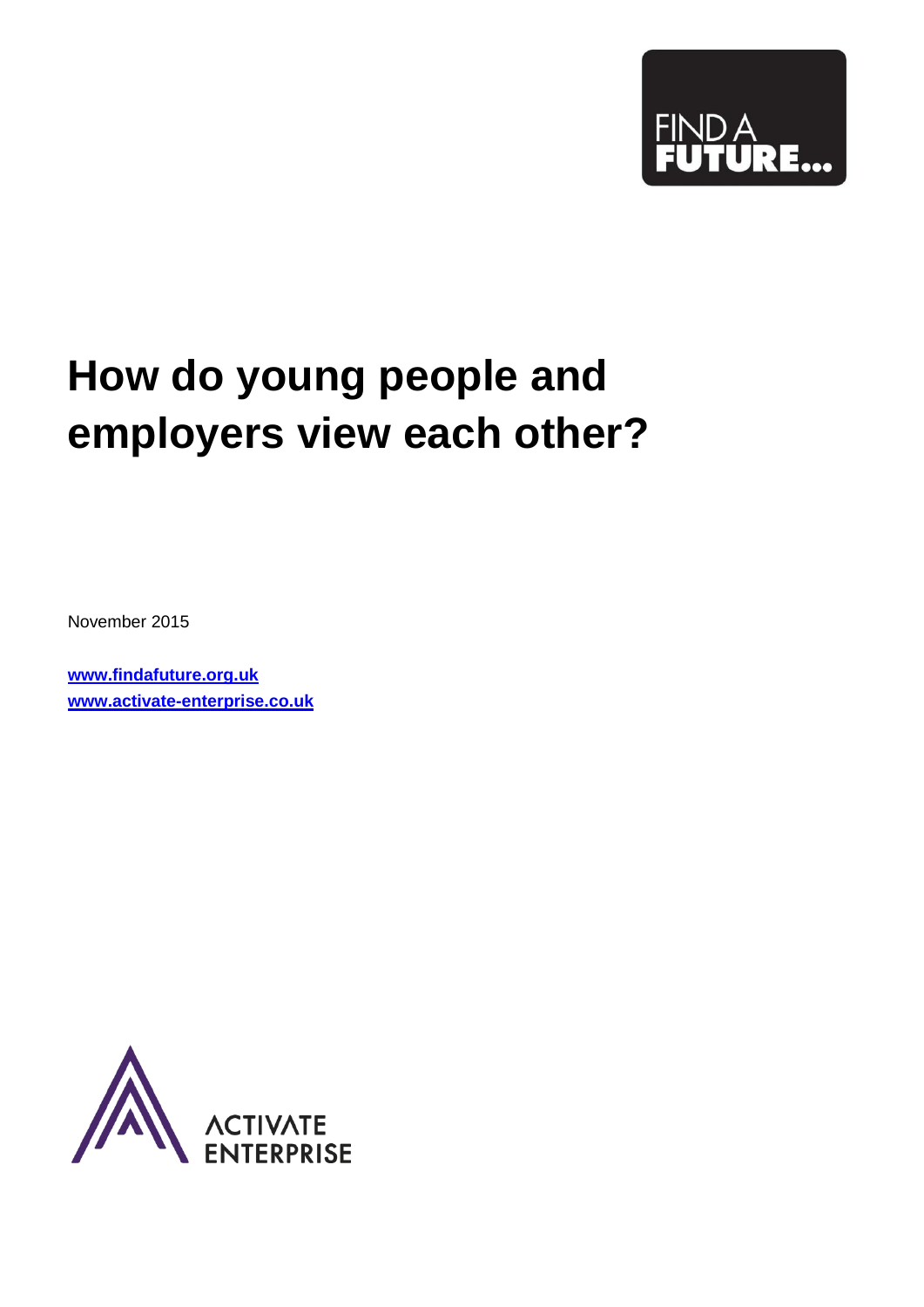

# **Contents**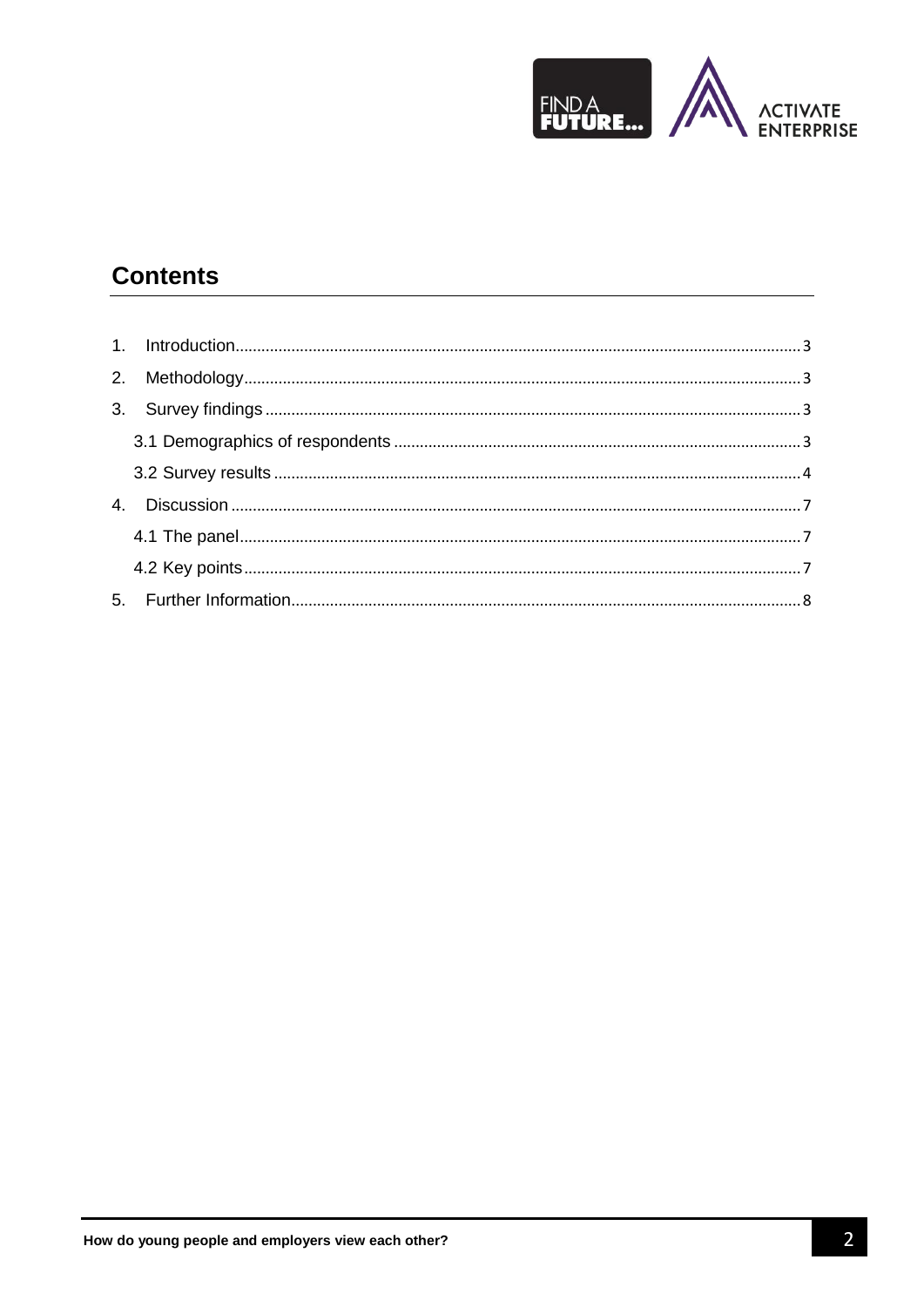

# <span id="page-2-0"></span>**1. Introduction**

Find a Future (the organisation which delivers The Skills Show) working alongside Activate Enterprise (a national apprenticeship and training provider) conducted a short survey at The Skills Show 2015 to better understand the differences between how young people and employers view each other in relation young people entering employment. The survey findings were presented and debated at an open session that took place at The Skills Show on 21 November 2015. This report summarises the findings and discussion points.

# <span id="page-2-1"></span>**2. Methodology**

The survey, based on a short set of common questions, was drawn up for use with both young people and employers. Young people aged 16 – 24 and businesses that were engaged with The Skills Show completed this on 19 November.

Additionally, the survey was completed by apprentices within the Activate Enterprise apprentice programme, in advance of The Skills Show, to gather views of young people who are employed, as distinct from the majority of young people attending The Skills Show, who had limited experience of working environments and employment.

The results of the survey are set out below in section 3. These were presented and debated at The Skills Show by a panel of professionals and young people along with a varied audience including parents, young people, apprentices, employers and teachers.

## <span id="page-2-2"></span>**3. Survey findings**

## <span id="page-2-3"></span>**3.1 Demographics of respondents**

43 businesses

- 74% medium or large organisations and 16% small organisations
- 88% offer apprenticeships to young people

43 young people

- All aged 16 24 years old, 60% male and 40% female
- 14% at school, 65% at college, 20% employed
- 80% would consider an apprenticeship as a route into a career or job

34 apprentices

- All aged 17 24 years old (69% 19-24)
- 97 % male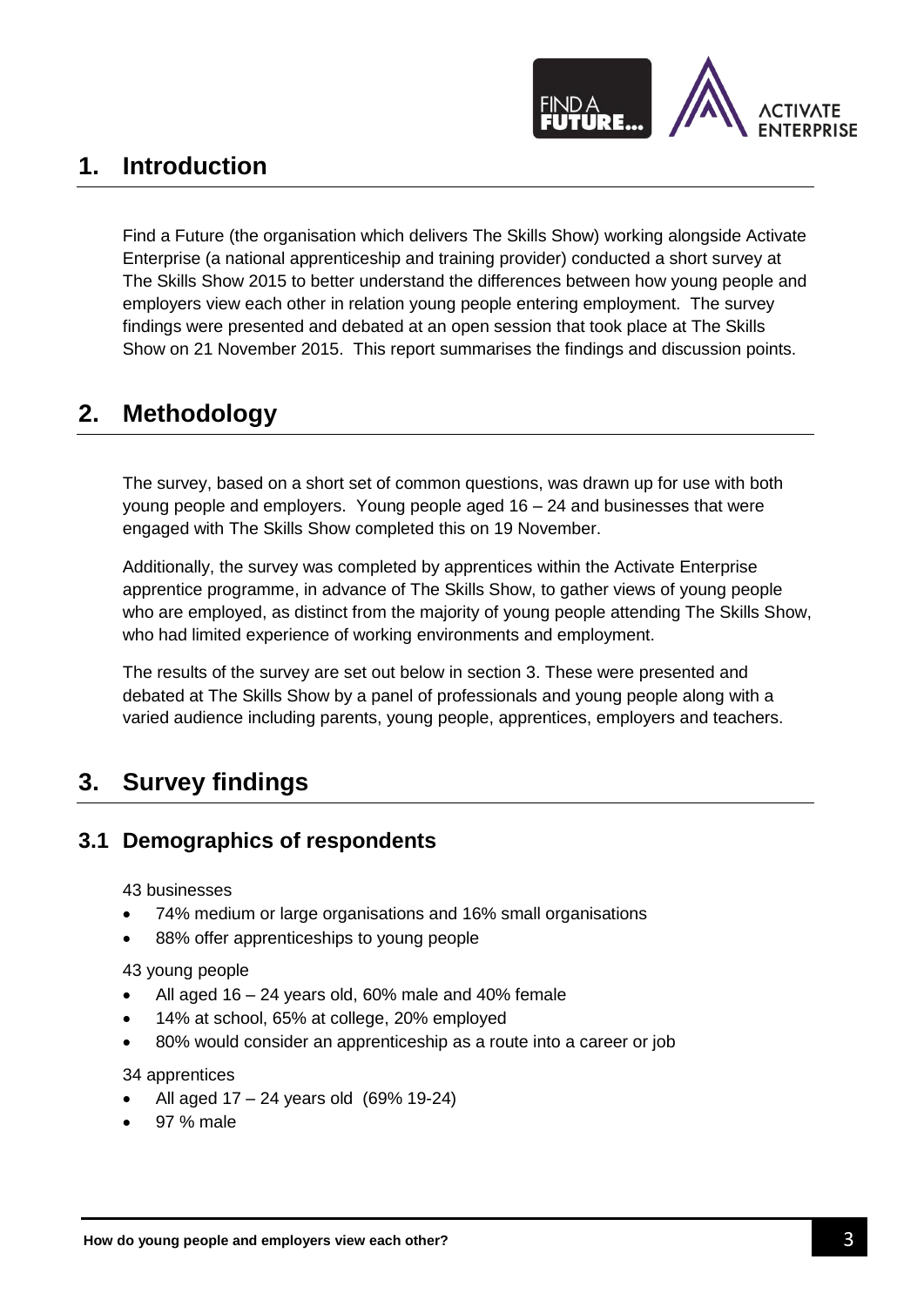

## <span id="page-3-0"></span>**3.2 Survey results**

## **Question one: What are the priorities for first jobs?**

- **To young people:** What do you prioritise in a job?
- **To employers:** What do think young people prioritise in a job?



While all young people and apprentices rated good pay as their top priority and a place which is easy to travel to as their lowest priority, apprentices differed from other young people by also identifying good training and good prospects as other top priorities. Apprentice's views are more in line with what employers believe young people will prioritise.

Young people rated welcoming and friendly staff and reasonable hours more highly than either employers or apprentices when considering jobs.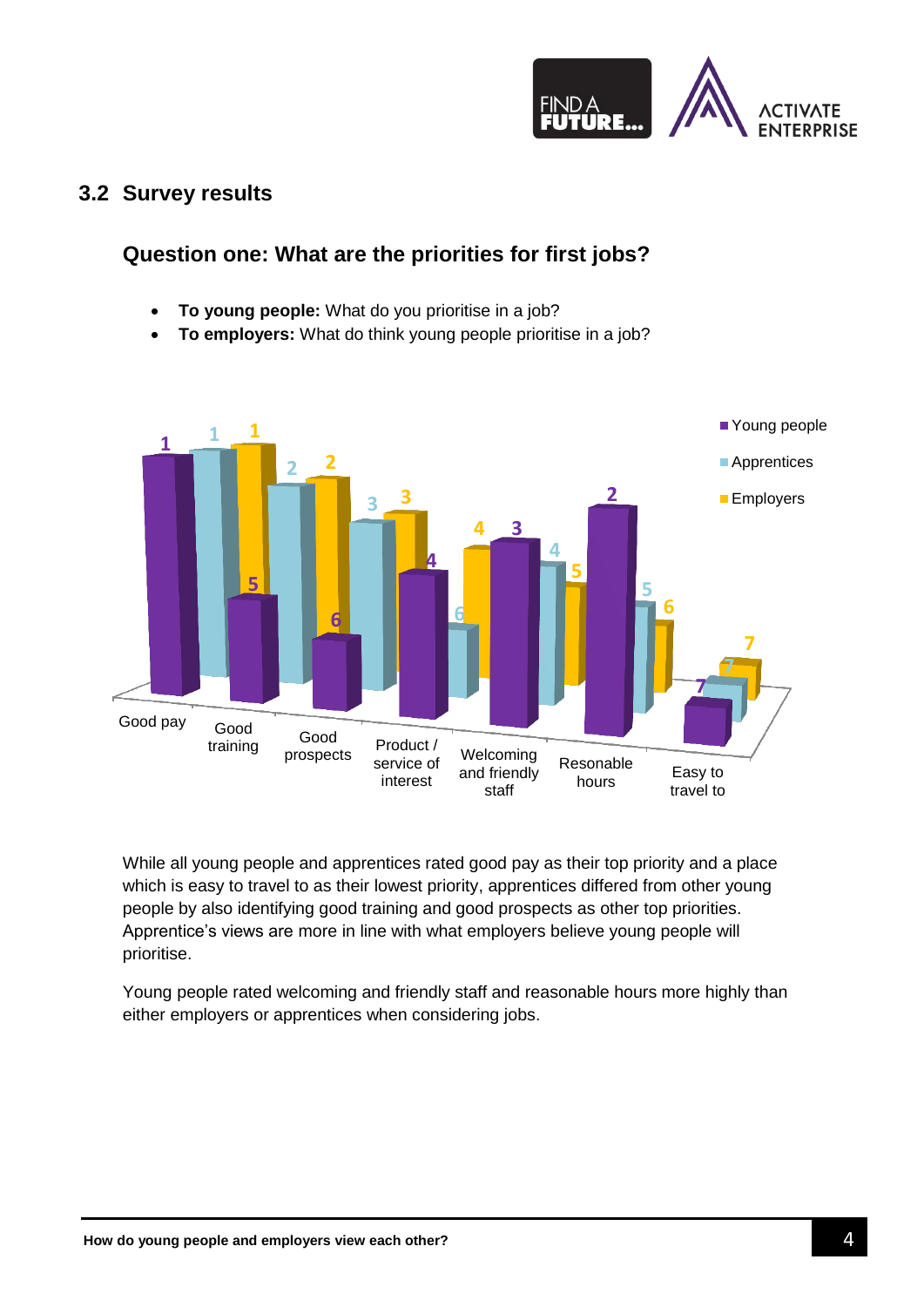

## **Question two: What employers expect of young people?**

- **To young people:** After ability to do the job and qualifications, what do you think an employer expects of you?
- **To employers:** After ability to do the job and qualifications, what do you expect of young people?



Apprentices and other young people both believe employers want them to be hard working and reliable. Employers place least expectations on technology skills, which match with young people and apprentices beliefs about employers' expectations.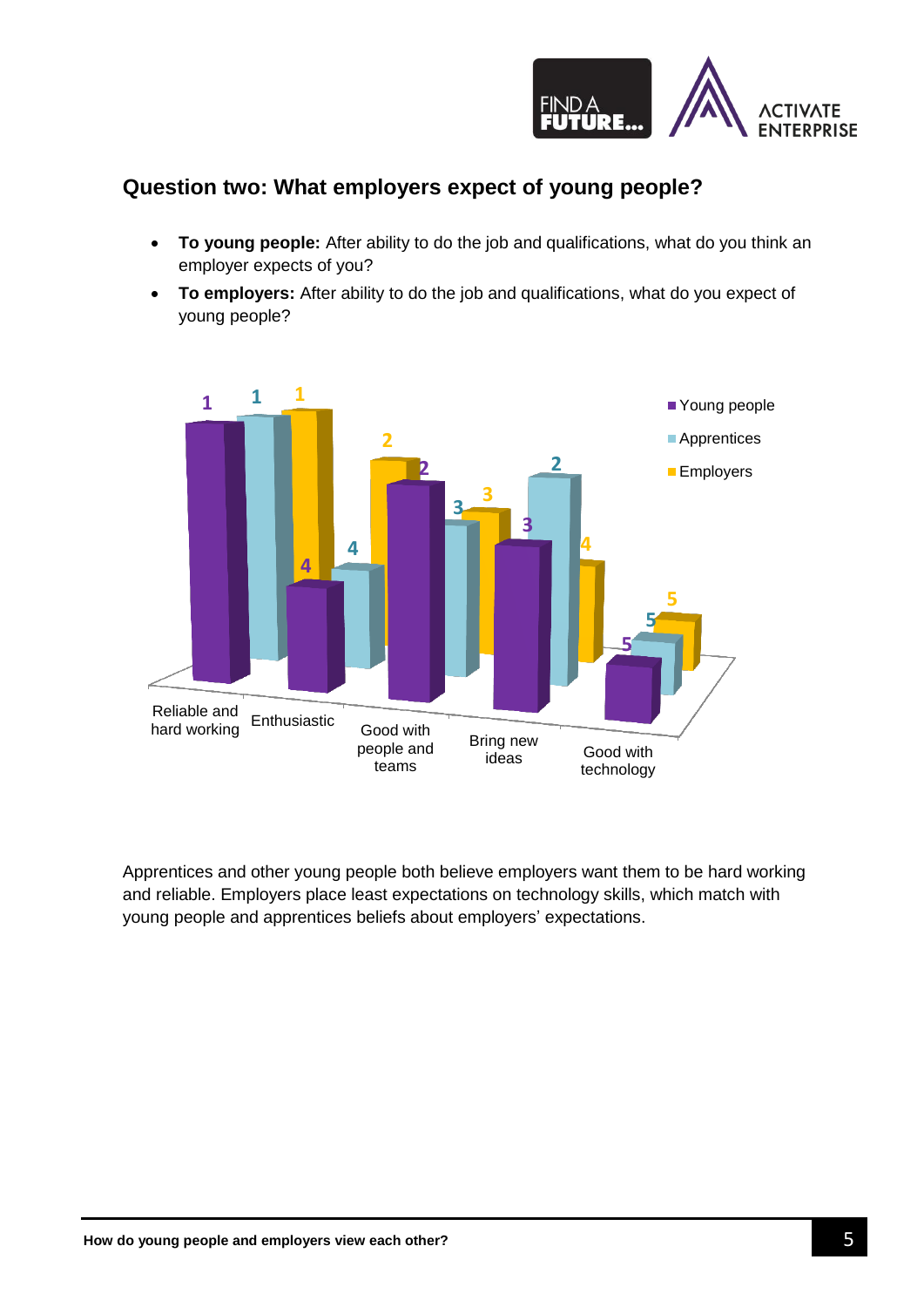

## **Question three: What more could school and college do to prepare young people for employment?**

 **To young people and employers**: Which areas could schools or colleges improve to better prepare young people for employment



In contrast to young people at The Skills Show, both apprentices and employers felt schools could most improve personal skills for employability (communication, problem solving, team work, time management) in preparing young people for employment. Work experience was similarly identified by all respondents as high on the list of areas schools and colleges could improve. Notably, apprentices think schools need to do more to introduce young people to employers.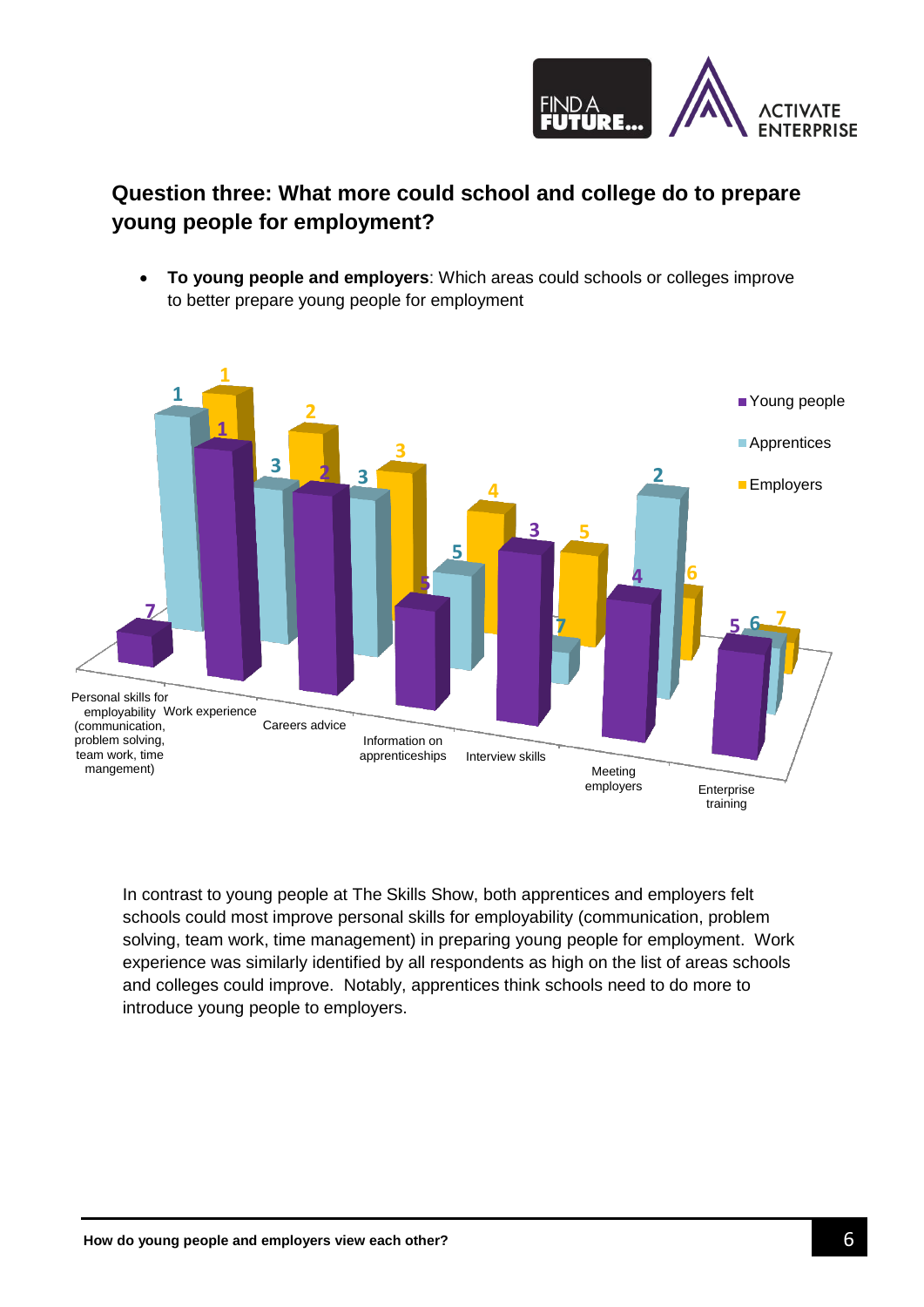

# <span id="page-6-1"></span><span id="page-6-0"></span>**4. Discussion**

### **4.1 The panel**

A panel discussion was held in The Staff Room of The Skills Show on 21 November 2015. The panel was chaired by Pablo Lloyd, Chief Executive of Activate Enterprise and a board member of Find a Future. The findings were presented by Mark Eighteen, Commercial Director of Activate Enterprise.

The findings were discussed by a panel of professionals and young experts in their skill areas. The panel included Huw Davis, Technology Programme Manager for the BBC, Kelvin Sanders, Group Leader Senior for Toyota and two Skills Champions who represented the UK at WorldSkills Sao Paulo 2015; Jasmin Field, Visual Merchandising competitor and Andy Smith, Mechatronics competitor.

The research findings were presented and discussed by the panel and the audience. The audience, made up of teachers, parents, young people, apprentices and school/ college pupils, debated the findings along with their own experiences and those of the panel members.

#### <span id="page-6-2"></span>**4.2 Key points**

- The education system is over-focused on exam results, with insufficient regard to the development of employability skills, such as team work, communication, problem solving and time management, amongst young people.
- Schools and colleges need to improve their contribution to developing young peoples' personal and employability skills.
- Apprenticeships are increasingly a strong option to university in certain sectors. Taking a higher level apprenticeship route can give a young person a lead in employment of four or five years when compared with a recent graduate of the same age.
- Parents, employers and careers events, such as The Skills Show, have a key part to play in bringing education and business closer together and supporting young people in finding out about their strengths and their options.

Key quotes from experts during the discussion:

'This research reinforces something we regularly hear from our clients: the UK's skills shortage is not just about qualifications, but about the attitude and social skills of school leavers. Everyone involved in training and education needs to move this up their priorities'

*Pablo Lloyd, Chief Executive, Activate Enterprise*